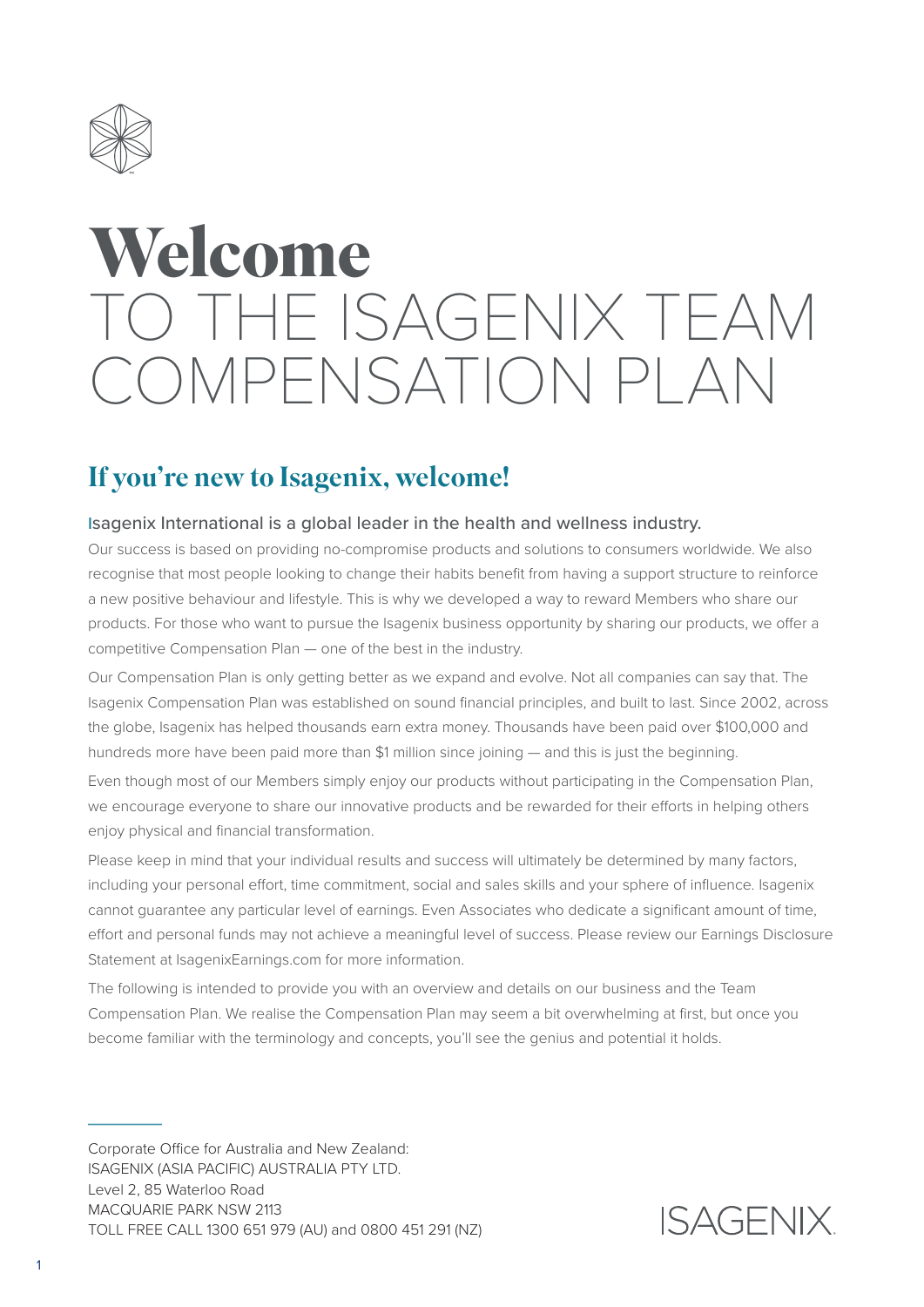## Customer First

Whether your goal is to lose weight, build muscle, improve your health, live a healthier life, or earn some extra income, we encourage everyone to start as a Customer.

An individual may purchase Isagenix products through an Isagenix Independent Associate, or they may choose to open an Isagenix Customer Membership Account and enjoy discounts of about 10-25 percent off suggested Retail prices. The following chart shows the options a Customer may elect upon joining Isagenix:

## New Member Discount Types

| <b>MEMBER TYPE</b> | <b>VALUE</b>  | <b>WITH AUTOSHIP</b> | <b>PRICING</b> <sup>^</sup> | <b>ELIGIBLE FOR ADDITIONAL</b><br><b>DISCOUNTS AND REWARDS</b> |
|--------------------|---------------|----------------------|-----------------------------|----------------------------------------------------------------|
| PREFERRED CUSTOMER | <b>BEST</b>   | <b>YES</b>           | 25% off RETAIL              | <b>YES</b>                                                     |
|                    | <b>BETTER</b> | <b>NO</b>            | 25% off RETAIL              | <b>NO</b>                                                      |

^Percent pricing discounts are approximate.

Preferred Customers do not participate in the Compensation Plan, but they may earn Product Introduction Reward coupons for referring others who purchase a qualifying system on their first order.

Product Introduction Reward coupons must be used on Commissionable Products which carry business volume, of which the Enrolling Sponsor and organisation will receive. Find out more about Product Introduction Rewards in your Back Office!



In addition to the Product Introduction Rewards, Preferred Customers are eligible to accumulate any personal volume over 100 PV in any 30-day period plus volume for their first 90 days as an encouragement to become an Associate and build an Isagenix business. To take advantage of any accumulated volume, a Preferred Customer is required to convert to become an Associate account within the 180-day period immediately following their enrolment date.

If a Preferred Customer does not become an Active Associate within the first 90 days, the accumulated group volume will be held for an additional 90 days, after which time all such volume will be removed. For Preferred Customer in their first 90 days, the accumulated group volume will be held for an additional 90 days as an encouragement to become an Associate. After 180 days, all such volume will be removed. If a Preferred Customer becomes an Associate and has accumulated group volume they need to be Active with 100 PV within 30 days of converting to an Associate in order to continue accumulating volume. Please refer to your online Preferred Customer account for additional details.

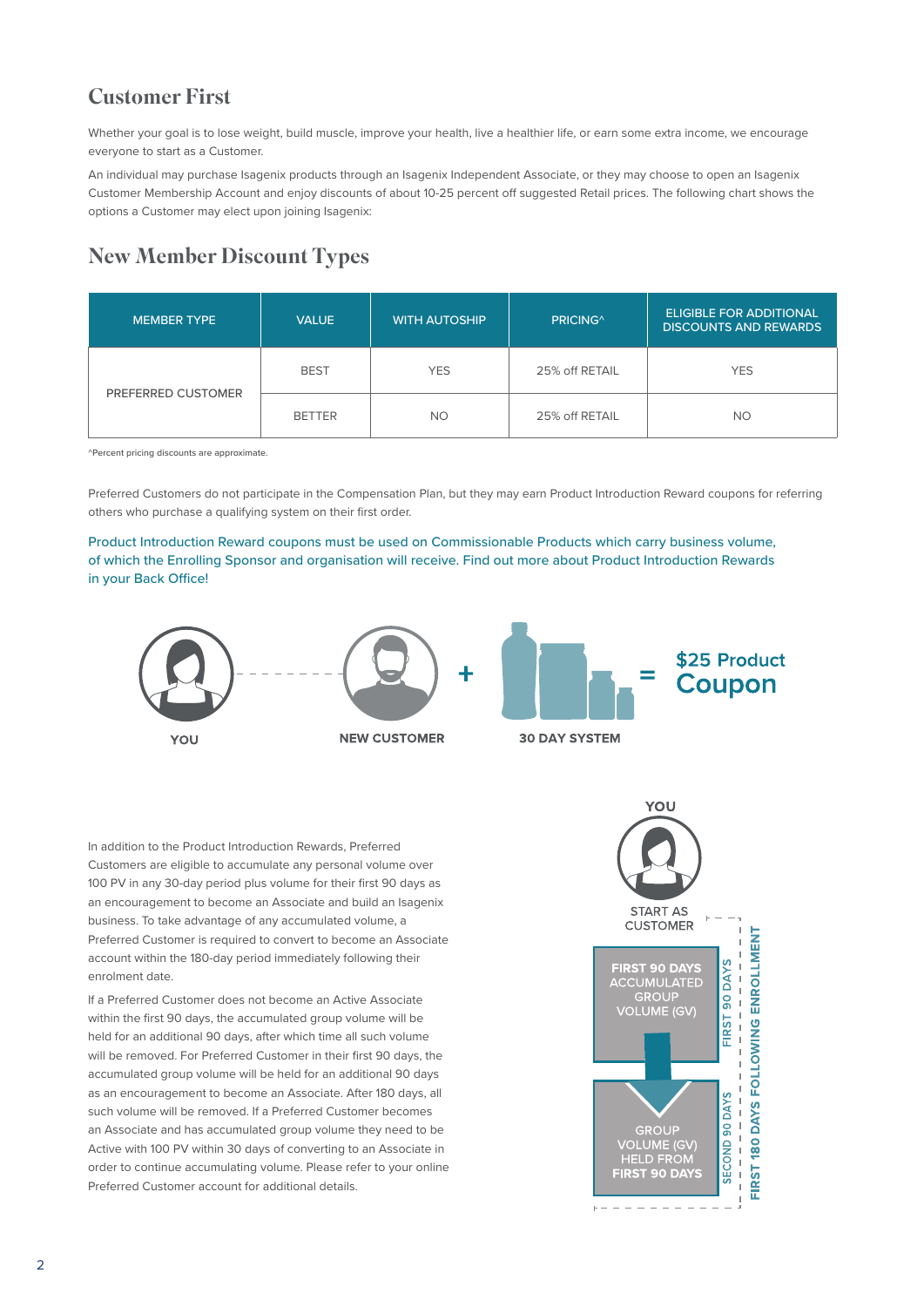## COMMONLY USED TERMS

A list of terms and their meanings is included in the Glossary Section of this Compensation Plan (or in the Isagenix Policies and Procedures). However, a few common terms are included up front in order to help explain some basic concepts.

**BUSINESS VOLUME (BV) –** A point value assigned to each Isagenix Commissionable Product (including packs). BV is used to track and measure product sales and to calculate commissions.

For example, the following product combination would equal Individual 284 BV Pack 222 BV:



**PERSONAL VOLUME (PV) –** The combined business volume of (1) an Associate's personal orders purchased directly from Isagenix (whether personally consumed or resold to Retail Customers) and (2) orders purchased by the Associate's Retail Direct Customers (ordering through the Associate's personal website).

**GROUP VOLUME (GV) –** The total business volume that accumulates in an Associate's marketing organisation.

**PAID-AS RANK –** The rank that an Associate qualifies for on a given day based on the Associate's PV and/or his or her Personally Enrolled Team Members' BV, his or her rank and the number of Personally Enrolled Team Members.

**PERSONALLY ENROLLED -** When you help someone open a Membership account with Isagenix - as a Customer or Associate, they are considered your 'Personally Enrolled' Member and they are assigned a place on your Team Placement Tree – on either your Left Sales Team or your Right Sales Team.

**TEAM PLACEMENT TREE -** The organisation structure that is used by Isagenix to track enrolments and purchase activity of all Customers and Associates for the purposes of collecting and paying bonuses and commissions. The Placement Tree is also used in determining qualification for rank within the Isagenix Team Compensation Plan.

**ACTIVE STATUS –** Your Active Status is assigned each day based on whether or not you have met the qualification requirements in the immediately preceding 30 day-period. To receive compensation other than retail profits and Product Introduction Bonuses you must remain Active.

To be an Active Associate on a specific day, you must obtain at least 100 PV in the prior 30 days. This can be accomplished by purchasing products for personal consumption, sales to Retail Direct Customers via your Isagenix personal website or buying product for resale to Retail Customers. Any volume in excess of 100 PV – excess volume – will be credited to the Minor Volume Sales Team, generating additional Team business volume.



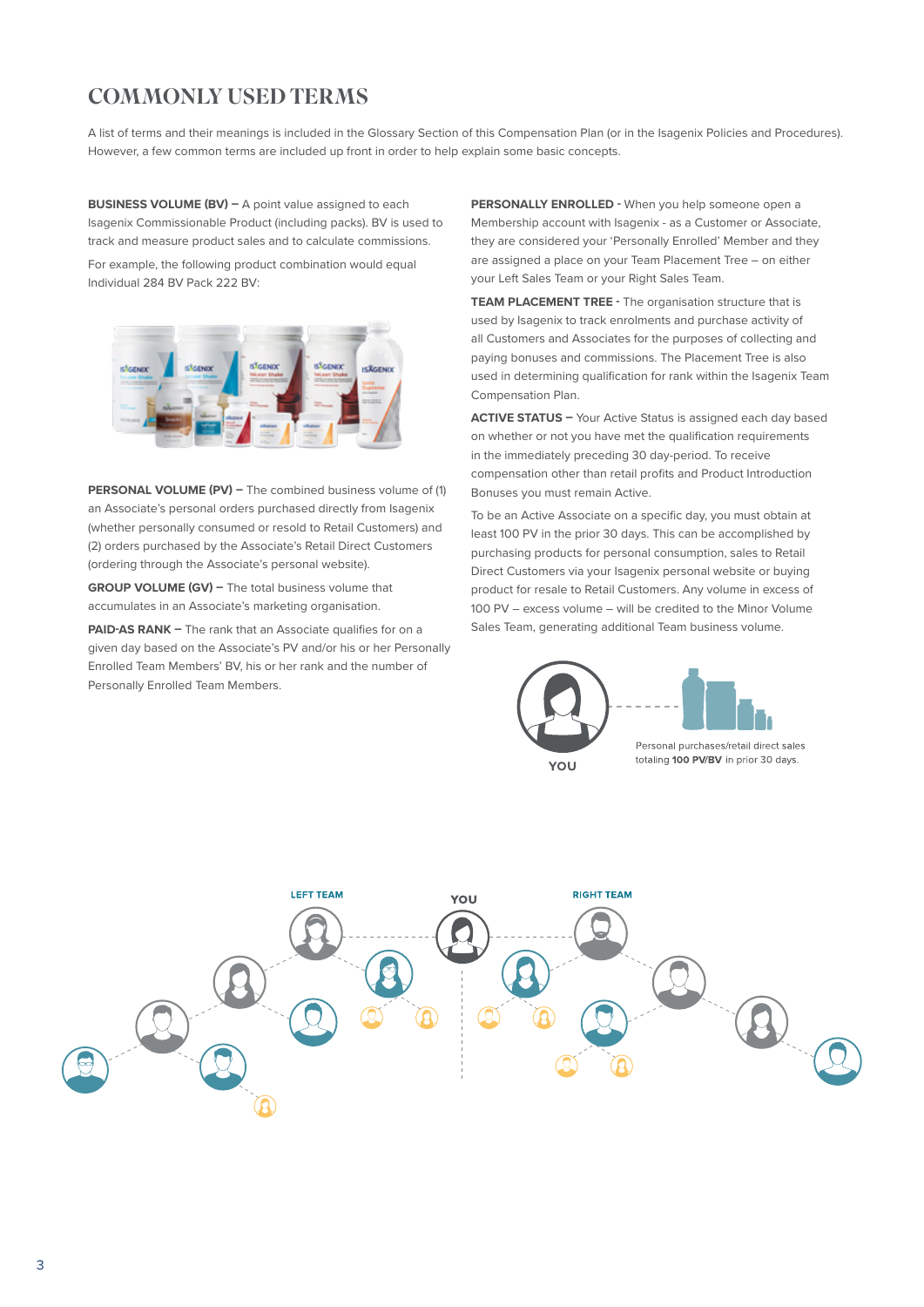## COMPENSATION PLAN OVERVIEW

#### **Overview**

The Isagenix Team Compensation Plan encourages people to work together to accomplish financial goals. Upon enrolment, new Customers and Associates are assigned to a unique place in their Enrolling Sponsor's marketing organisation, which is composed of two Sales Teams or 'legs', one on the right side ('Right Sales Team') and one on the left side ('Left Sales Team'). An Associate's compensation is primarily derived from product purchases by those in his or her marketing organisation. As an Associate's marketing organisation grows, more product sales are made and as more product sales are made more money can be earned.

#### Ranks

**There are five ranks that an Isagenix Associate can achieve:** 

- Associate Consultant Manager Director Executive Each rank comes with certain benefits and privileges. Ways to Earn
- **Isagenix offers Associates several ways to earn money:** Retail Profits Retail Direct Profits Product Introduction Bonuses Team Bonuses - known as Cycles Executive Matching Team Bonuses Special incentives and promotions

**RETAIL PROFITS –** Associates can order products directly from Isagenix at discounted prices and resell the products in person to their Retail Customers. The difference between the Associate's costs of goods sold and the selling price is referred to as the Associate's retail profits. (Note that business volume from any products you order for retail sales is treated as personal volume.)

**RETAIL DIRECT PROFITS –** Associates can also refer or direct (Retail Direct Customers) to order products directly from Isagenix through the Associate's personal website and earn retail direct profits. Retail direct profits are paid weekly and are calculated by subtracting the Wholesale Price, and an administration fee. (The business volume from any retail direct sales is treated as personal volume. Any volume in excess of 100 PV – excess volume – will be credited to the Minor Volume Sales Team, generating additional Team business volume.)

**PRODUCT INTRODUCTION BONUSES (PIBS) – Earned by** sharing qualified packs or systems with a new Member on their initial order, these bonuses vary depending on the product pack or system purchased. From time to time Isagenix may run promotions that could even double the PIB value!

**TEAM BONUSES –** Team Bonuses are the foundation of the Compensation Plan. Paid-As Consultants and above are eligible



to earn Team Bonuses through product sales in their Sales Team. When an Associate accumulates at least 900 BV in group volume (GV) and at least 300 BV comes from one side of the sales team (the Minor Volume Sales Team) and 600 BV comes from the other side (Major Volume Sales Team), the Associate earns a Team Bonus, also referred to as a Cycle. An Associate can earn multiple Cycles every day and up to 250 Cycles per week in their Primary Position.

**EXECUTIVE MATCHING TEAM BONUSES –** Active Paid-As Executives are eligible to receive a 10 percent Matching Team Bonus on the weekly Team Bonuses of all Personally Enrolled Associates at Paid-As Consultant rank and above. The Matching Team Bonus is calculated daily and paid weekly. Paid-As Executives may earn up to a maximum of 25 matching team Cycles from any one Personally Enrolled Consultant and a maximum of 250 Executive Matching Team Bonuses per commission week.

**INCENTIVES AND PROMOTIONS –** Isagenix may offer additional incentives and promotions from time to time to encourage and reward those who share Isagenix products with others. Some of our more popular incentives and promotions include the IsaBody Challenge®, IsaDerby contests, Rank Advancement Bonuses and Leadership Pools.

#### How Compensation Is Paid

When you earn your first commission or bonus you'll automatically be set up with an electronic payment account, referred to as an IsaWallet® account. Isagenix deposits the pay directly into your IsaWallet account and you can then transfer your earnings to your personal bank account or use it to pay for your next order! Isagenix pays weekly, every Tuesday in Australia and New Zealand, one week in arrears. Note: Any Associate earning compensation of less than \$10.00 will have payment held until compensation totals are \$10.00 or more.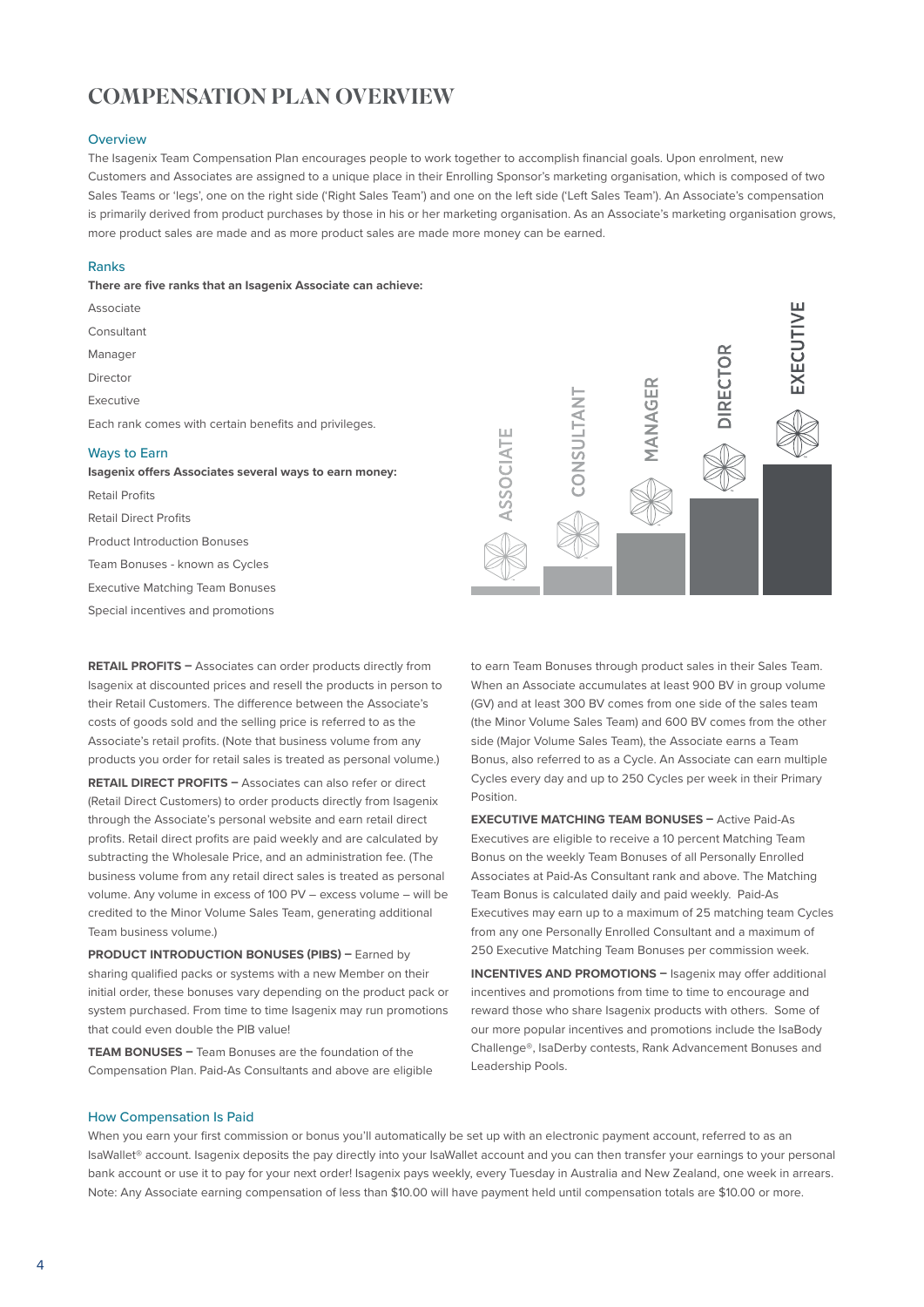## RANK QUALIFICATIONS AND BENEFITS

#### Associate - Step 1

Any person who desires to participate in the Compensation Plan can apply to become an Isagenix Independent Associate by completing the Associate application process. This is Step 1 in the Compensation Plan. To apply, simply log in to your account – where you go to place your orders – and follow the steps provided. Or, contact your Enrolling Sponsor to get you started. If you are not a Preferred Customer, please contact an Isagenix Independent Associate for help in establishing an Associate account.

Associates, enjoy the same pricing options as Preferred Customers and also receive a personal website where their own Retail Direct Customers can purchase products. Associates also have access to special promotions, training and support materials. Associates are eligible to earn retail profits retail direct profits and Product Introduction Bonuses. They are also eligible to accumulate group volume; however, no Team Bonus Cycles will generate until an Associate qualifies for Paid-As Consultant status or higher.

#### Consultant - Step 2

When you're actively sharing products through the 'You Share, They Share, Repeat' system, you can move to Step 2, Consultant. Become a Consultant by accumulating 100 personal volume and maintaining a minimum of 100 BV from Personally Enrolled Members on each of your Left and Right Sales Teams within the prior 30 days, as illustrated below:



#### **ORDERS IN PRIOR 30 DAYS**

As a promotional incentive once you qualify as a Consultant Isagenix rewards you with a US\$50 Rank Advancement Bonus.\*\* You can also earn US\$100 on each Personally Enrolled Associate (for up to 20 Personally Enrolled Associates) you help advance to Consultant. In addition to the ways you can earn money as an Associate, Consultants unlock another way to earn. This is where your Team Bonuses (or Cycles) come in!

#### What Does a Team Bonus (Cycle) Look Like?

Visualise your organisation with a bank account below each of your Left and Right Sales Teams. As sales occur anywhere in your marketing organisation, whether you personally enrolled those people or not, BV accumulates in each of these bank accounts. Every time you, as a Paid-As Consultant, accumulate a total of at least 600 BV on one side and 300 BV on the other side, you earn one Cycle, which equates to about US\$54.



\*Personal volume (PV) can be accumulated from personal purchases (for personal use or retail sales) and/or retail direct sales.

\*\*Rank Advancement Bonuses are promotional incentives that are available at the time of publication; they are not considered a direct component of the Compensation Plan and may be changed, modified, or discontinued by Isagenix at any time.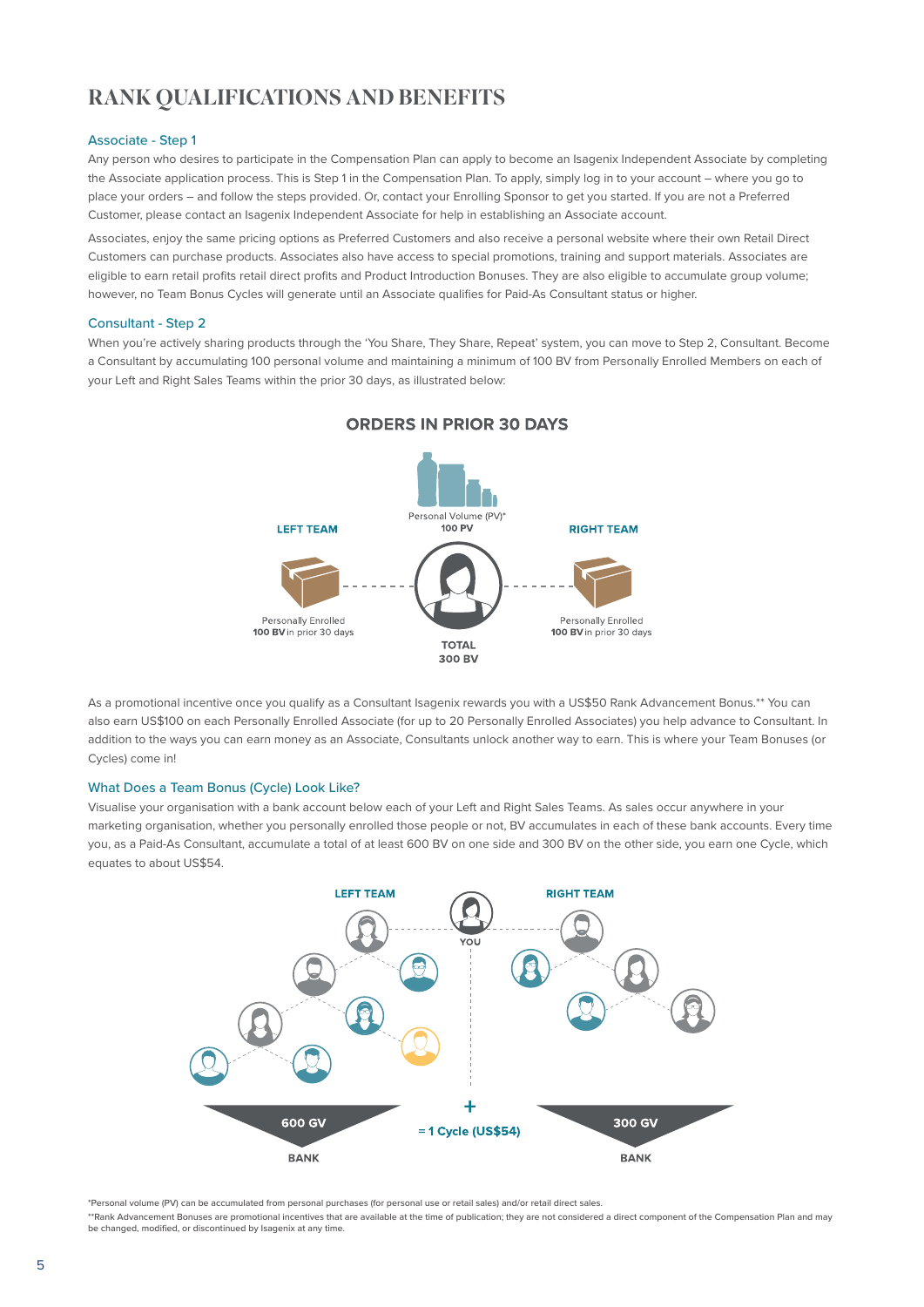As an example of how it works, let's say you've accumulated 1,000 BV on your Left Sales Team and 250 BV on your Right Sales Team, and a new order of 100 BV comes in from your Right Sales Team, so now you have 350 BV on the right. Because you accumulated at least 600 BV on your left, and at least 300 BV on your right, a Cycle occurs.

Once this happens, the 600 BV and 300 BV are deducted, leaving you with something we call 'holdover volume' of 400 BV on the left and 50 BV on the right:



This holdover volume will continue to accumulate as long as you remain an Active Paid-As Consultant or until you experience a MegaCycle. Associates can also accumulate business volume by staying Active, but they aren't eligible to earn Team Bonus Cycles until they become a Consultant.

Cycles are calculated daily and paid weekly and since you accumulate sales on your entire marketing organisation no matter how deep it may grow - you can be earning multiple Cycles a day, up to 250 times per commission week.

#### Manager – Step 3

You can qualify for Manager by being a Paid-As Consultant with at least two Personally Enrolled Associates who are Paid-As Consultants at the same time within the prior 30 days. It comes down to you sharing the products ('You Share') with others who end up doing the same ('They Share'). If you become a Manager within 60 days of becoming an Associate, you can become a Crystal Manager and earn a \$250 Crystal Manager promotional bonus.\* In addition to the benefits and earnings options available to Consultants, Managers are eligible to participate in a promotion called the Manager Bonus Pool, an incentive that pays out bonuses for certain yearlong activities.



\*Rank Advancement Bonuses are promotional incentives that are available at the time of publication; they are not considered a direct component of the Compensation Plan and may be changed, modified, or discontinued by Isagenix at any time.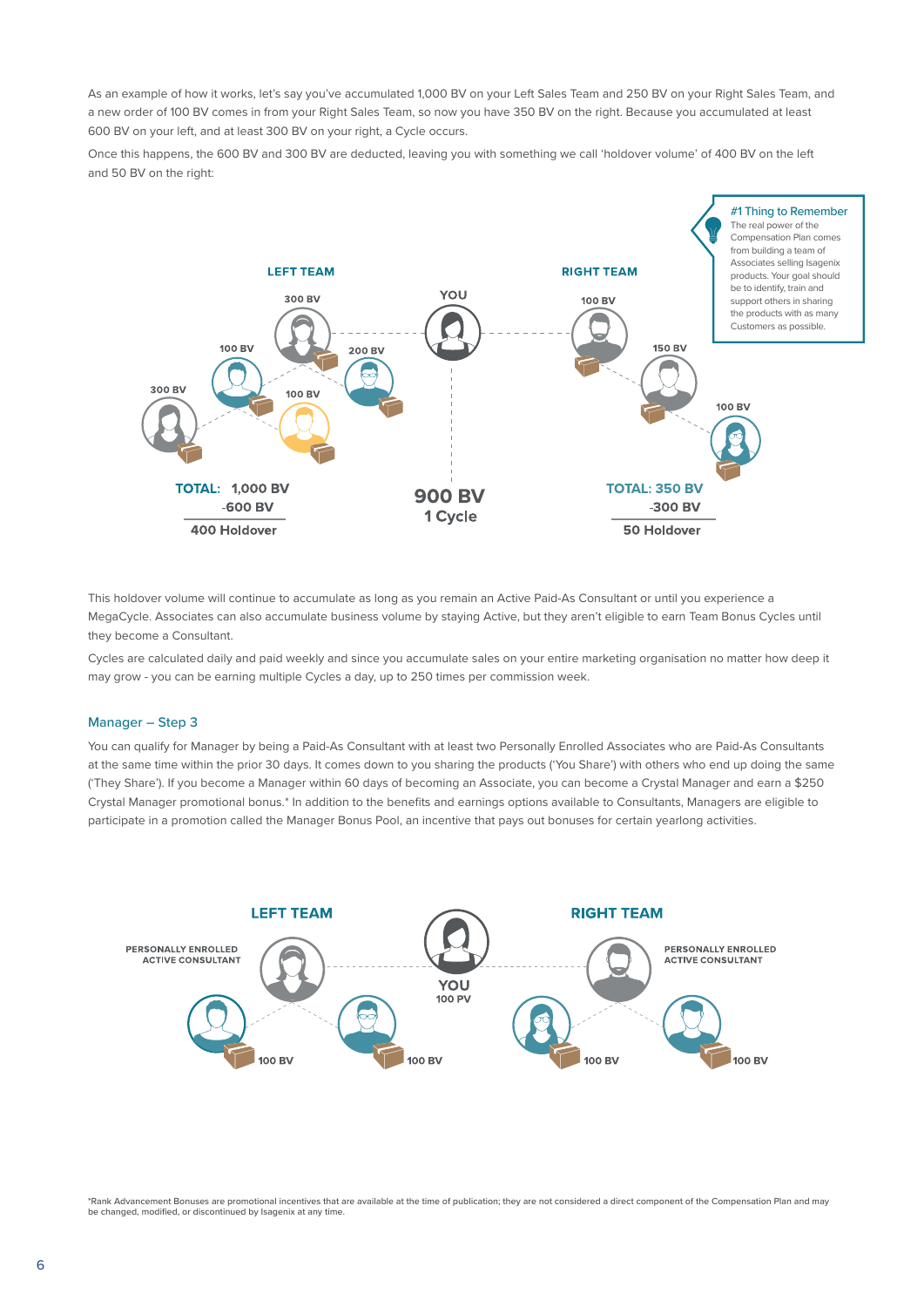#### Director – Step 4

You can qualify for Director by being a Paid-As Consultant with at least six Personally Enrolled Associates who are Paid-As Consultants at the same time within the prior 30 days. (Isagenix offers a promotion that pays a \$750 Crystal Director bonus when you have six Personally Enrolled Consultants on your team within 120 days.\*) In addition to the benefits and earnings options available to Managers, Directors and Crystal Directors are eligible for the Director Pool promotion. More information on this promotion can be found in your Back Office.



#### Executive – Step 5

After Director, your next step is to become an Executive. Qualify for Executive by being Active with at least 10 Personally Enrolled Associates who are Paid-As Consultants (at least five on each of your Left and Right Sales Teams) at the same time within the prior 30 days. (If you achieve this level within 180 days of becoming an Associate you earn a promotional \$1,000 bonus and the rank of Crystal Executive.\*)

Isagenix has a special Executive Lifestyle Bonus for even more earnings. When you achieve Executive, you unlock a new way to earn with Executive Team Matching Bonuses and re-entries (see below), in addition to all the benefits and earning options available to Directors.



#### 10% Matching Team Bonus

Once you are qualified as an Executive, you are recognised as a leader with Isagenix. In addition to all other benefits, Paid-As Executives are entitled to a 10 percent Matching Team Bonus on their Personally Enrolled Paid-As Consultants and above. This means you could earn up to 500 Cycles per Business Centre per Commission Week – 250 Team Bonus Cycles plus up to 250 in Matching Team Bonuses. (No more than 25 Matching Team Bonus Cycles per commission week per Personally Enrolled Consultant and above.)

**EXAMPLE –** If one of your Personally Enrolled Consultants earns 100 Cycles in one commission week, you, as a Paid-As Executive, could earn 10 more Cycles (10% of the 100 cycles) that week. Assuming each Cycle is worth US\$54, that's an extra US\$540 in Matching Team Bonuses for that week alone!

Just Breathe. You got this!

Now if this seems overwhelming right now, that's completely OK! We don't expect you to become an expert overnight. That's why we provide additional tools on ANZ.IsagenixBusiness.com and further in-depth training at events!

\*Crystal bonuses are a promotional incentive that are available at the time of publication; they are not considered a direct component of the Compensation Plan and may be changed, modified, or discontinued by Isagenix at any time. Time calculations begin on the date you enrol as an Associate.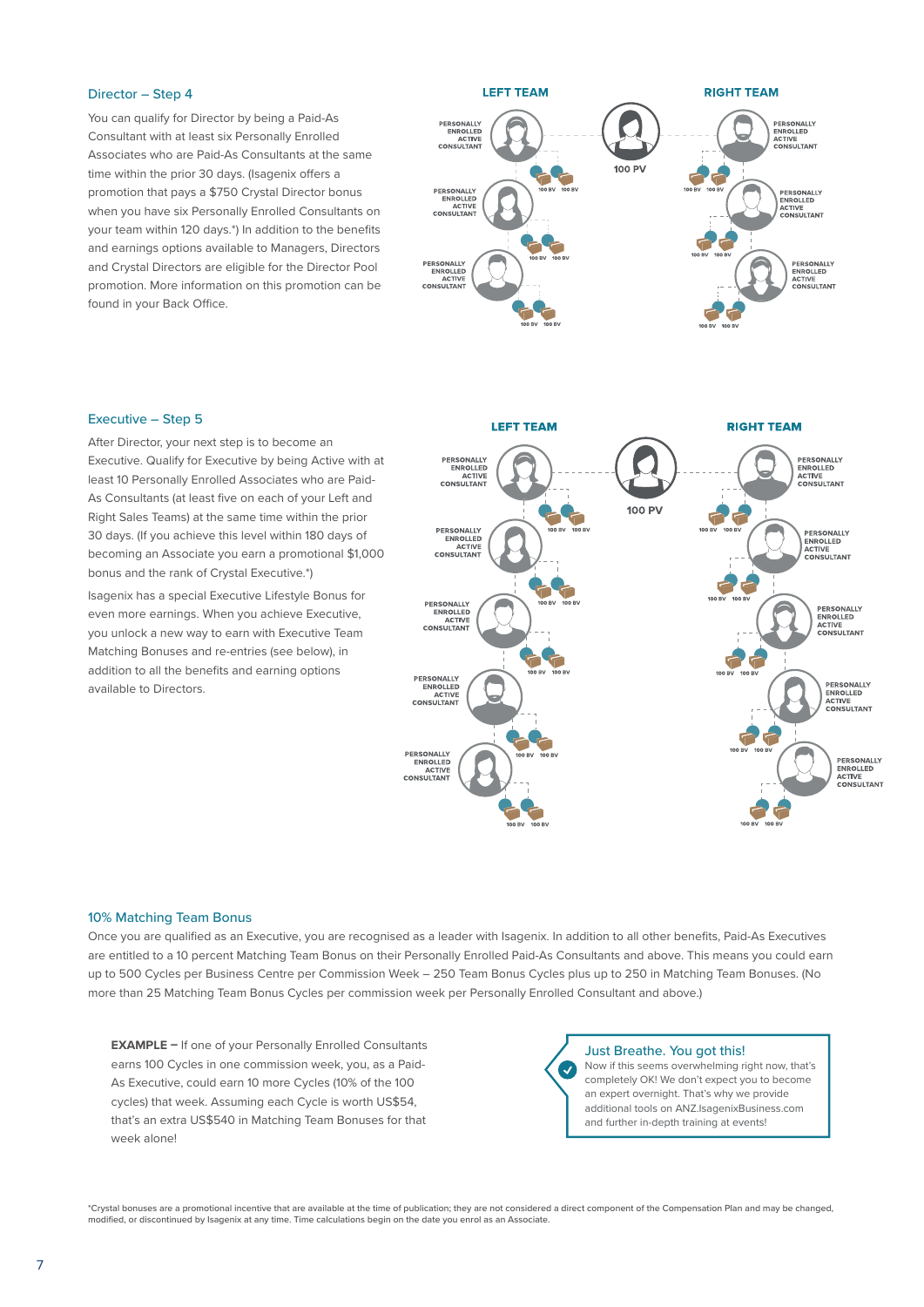#### Re-Entries

If you are a qualified Paid-As Executive and you have built your primary position to the point of producing an average of 225 cycles within thirteen weeks, you have the opportunity to apply for a re-entry position. This new position will be organized immediately above your existing Primary Position with Isagenix as the Enrolling Sponsor.

The Primary Position becomes the outside leg to your new re-entry position. This means all volume may be leveraged from your Primary Position to help grow your new re-entry position.

Re-Entry provides a way to continue to grow, build, and even benefit from all of the growth milestones, promotions, and incentives. (For more information, please refer to the Request for re-entry position form and The Platinum Handbook.)



#### Platinum Recognition rank - STEP 6

Another perk of becoming an Executive who qualifies for a re-entry position is that you are awarded the recognition rank we call, Platinum. Platinum is the top recognition rank! Platinum status comes with additional perks and benefits outside of the Compensation Plan!

#### Special Incentives & Promotions

The final way to earn income with us is through our many incentives and promotions including the IsaBody Challenge®, IsaDerby contests, Rank Advancement Bonuses, Leadership Pools and the Executive Lifestyle Bonus.

The IsaBody Challenge rewards participants with free product and swag for transforming their bodies and lives. And Isagenix has various other promotions that include special trips, travel, awards, cash bonuses, Isagenix Branded gear and more. Visit your Back Office in the 'Contest and Promotions' tab or ANZ.IsagenixBusiness.com to see all the incentives and promotions Isagenix is currently offering.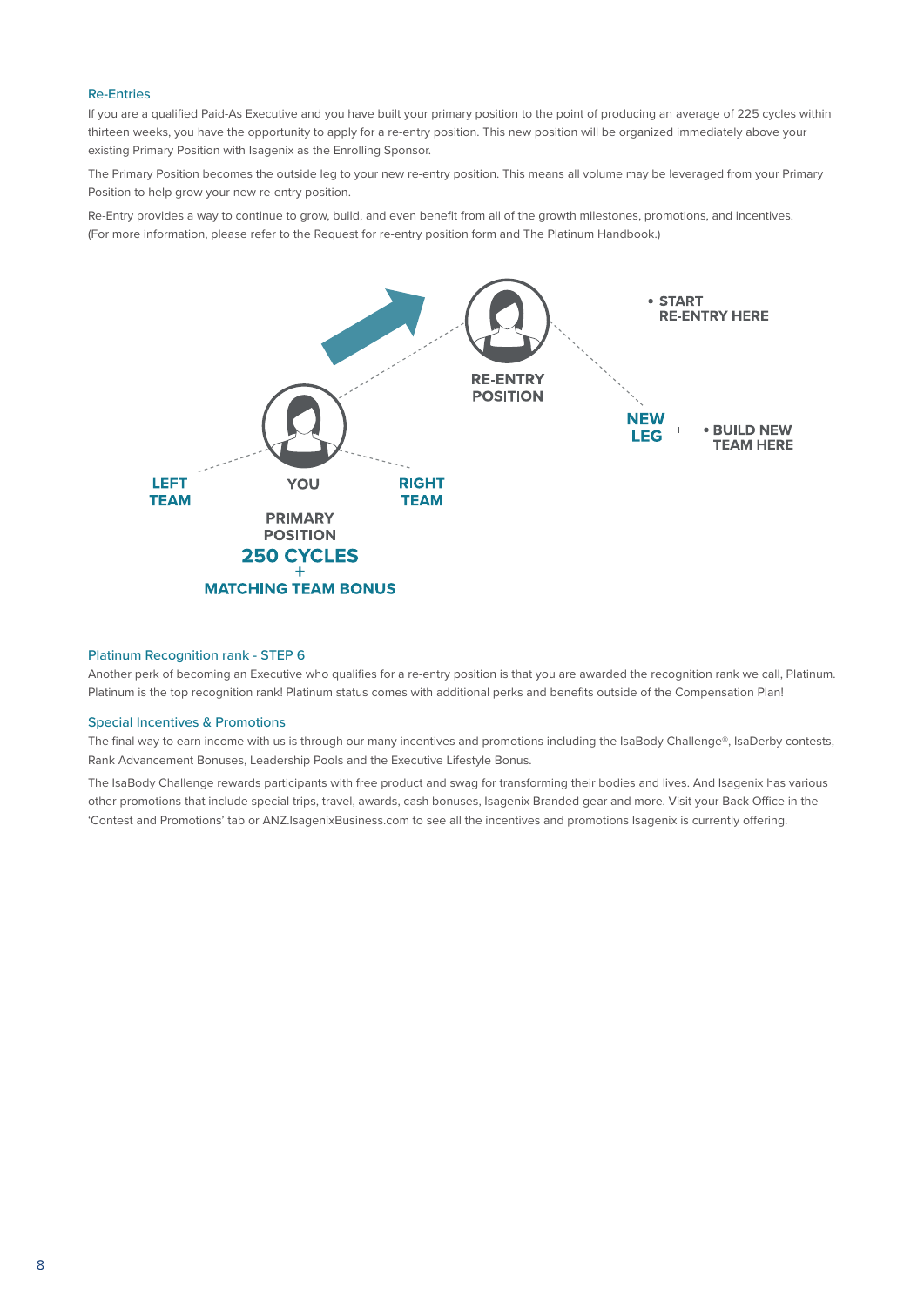## RECOGNITION PROGRAMS

Isagenix believes in recognising Associates and leaders for their achievements. The higher you advance, the more you have to look forward to: cash bonuses, corporate recognition and, not least, an array of custom and/or luxury brand items as part of our Path with Purpose program. From Tiffany and Co® jewellery to TUMI® travel essentials, you'll be kitted out with only the best!

#### Once qualified as a Consultant, you can qualify for additional recognition through our Silver Circle Programs.

| <b>SILVER CIRCLE - The Silver Circle program is our</b> | <b>HERE'S HOW IT WORKS:</b> | 1-STAR SILVER CIRCLE        | 10 CYCLES  |
|---------------------------------------------------------|-----------------------------|-----------------------------|------------|
| way of recognising Consultants, Managers, Crystal       |                             | 2-STAR SILVER CIRCLE        | 20 CYCLES  |
|                                                         |                             | 3-STAR SILVER CIRCLE        | 40 CYCLES  |
| Managers, Directors and Crystal Directors for           |                             | 4-STAR SILVER CIRCLE        | 60 CYCLES  |
| achieving new milestones in the Isagenix Team           |                             | 5-STAR SILVER CIRCLE        | 100 CYCLES |
|                                                         |                             | <b>6-STAR SILVER CIRCLE</b> | 150 CYCLES |
| Compensation Plan.                                      |                             | 7-STAR SILVER CIRCLE        | 200 CYCLES |
|                                                         |                             | 8-STAR SILVER CIRCLE        | 250 CYCLES |
|                                                         |                             |                             |            |

#### Once qualified as an Executive, you can qualify for additional recognition through our Golden Circle Programs.

| <b>GOLDEN CIRCLE - The Golden Circle program</b>       | <b>HERE'S HOW IT WORKS:</b> | 1-STAR GOLDEN CIRCLE                                | 10 CYCLES                |
|--------------------------------------------------------|-----------------------------|-----------------------------------------------------|--------------------------|
| distinguishes Executives and Crystal Executives for    |                             | 2-STAR GOLDEN CIRCLE<br>3-STAR GOLDEN CIRCLE        | 20 CYCLES<br>40 CYCLES   |
| reaching new milestones in their Isagenix income.      |                             | 4-STAR GOLDEN CIRCLE                                | 60 CYCLES                |
| As you earn additional stars, you will be awarded with |                             | 5-STAR GOLDEN CIRCLE                                | 100 CYCLES               |
| differently custom and/or luxury brand items.          |                             | <b>6-STAR GOLDEN CIRCLE</b><br>7-STAR GOLDEN CIRCLE | 150 CYCLES<br>200 CYCLES |
|                                                        |                             | <b>8-STAR GOLDEN CIRCLE</b>                         | 250 CYCLES               |
| <b>Note:</b> For recognition purposes, Isagenix        |                             |                                                     |                          |

counts various income-generating activities and calculates an equivalent value to determine overall weekly Cycles. These various activities are converted to an equivalent Cycle value in the commission week they are earned and added to Team Bonus and Matching Team Bonus Cycles for that commission week.

#### Once qualified as a Platinum, you can qualify for additional recognition through our Platinum Programs.

| <b>PLATINUM - Paid-As Executives who qualify</b>       | <b>HERE'S HOW IT WORKS:</b> | <b>8-STAR PLATINUM</b>  | 250 CYCLES |
|--------------------------------------------------------|-----------------------------|-------------------------|------------|
| for a re-entry position are automatically moved to     |                             | 9-STAR PLATINUM         | 300 CYCLES |
|                                                        |                             | 10-STAR PLATINUM        | 350 CYCLES |
| Platinum level.                                        |                             | 11-STAR PLATINUM        | 400 CYCLES |
|                                                        |                             | <b>12-STAR PLATINUM</b> | 450 CYCLES |
| As you earn additional stars, you will be awarded with |                             | <b>13-STAR PLATINUM</b> | 500 CYCLES |
| custom luxury experiences.                             |                             | <b>14-STAR PLATINUM</b> | 550 CYCLES |
|                                                        |                             | <b>15-STAR PLATINUM</b> | 600 CYCLES |
|                                                        |                             | <b>16-STAR PLATINUM</b> | 650 CYCLES |
|                                                        |                             | 17-STAR PLATINUM        | 700 CYCLES |
|                                                        |                             | <b>18-STAR PLATINUM</b> | 750 CYCLES |
|                                                        |                             | <b>19-STAR PLATINUM</b> | 800 CYCLES |

**STAR EXECUTIVE –** Our Star Executive Program recognises Executives who help their Personally Enrolled Associates become Executives. **LEGACY CLUB MEMBER –** Associates who have cummulatively earned \$1,000,000 or more since they joined Isagenix.

20-STAR PLATINUM

850 CYCLES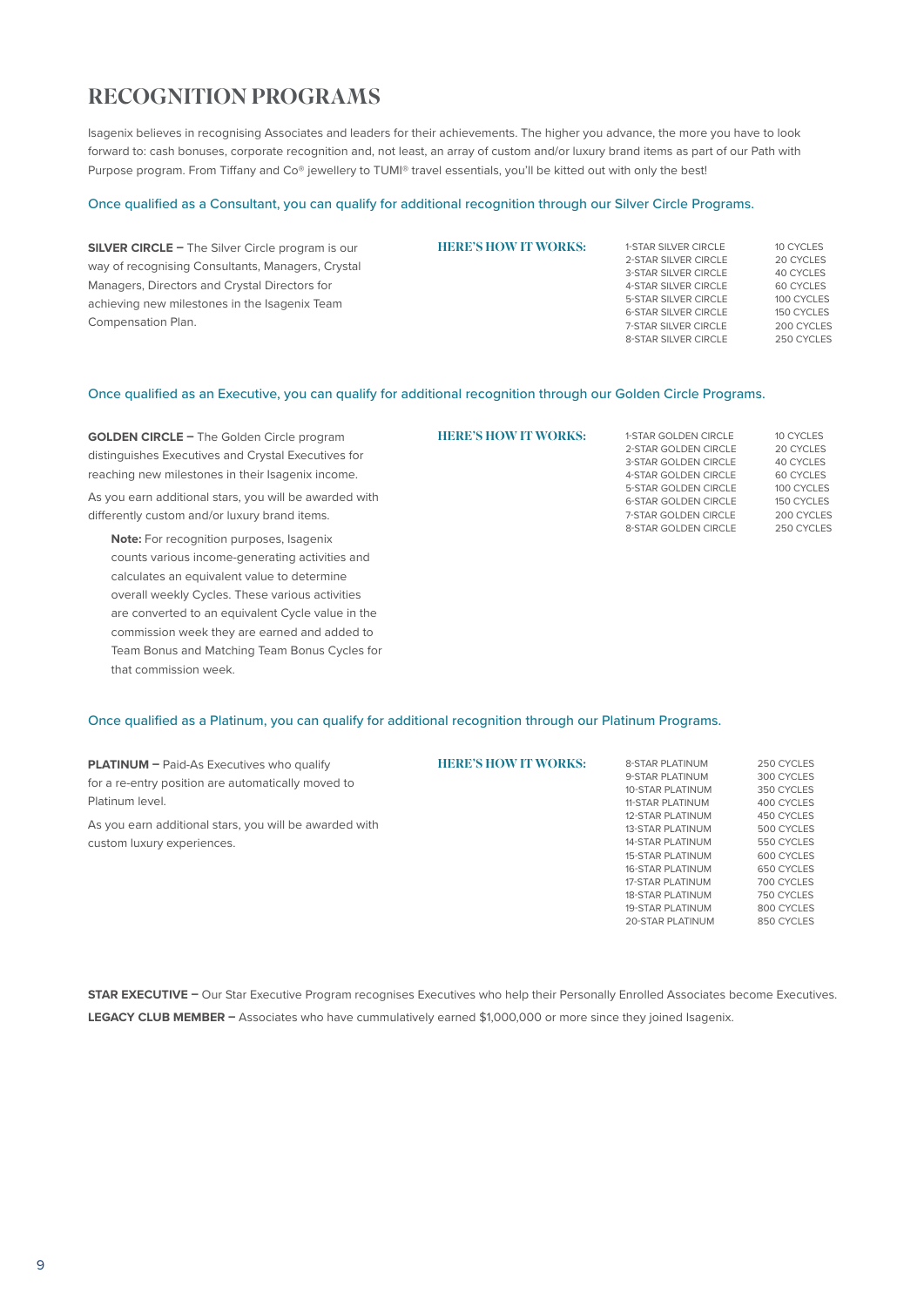## SPECIAL FEATURES OF THE ISAGENIX COMPENSATION PLAN

#### International Markets

Associates in good standing may request approval to participate in markets (outside their home region) where Isagenix is legally registered to operate and is officially open for business. To apply, Associates simply complete and submit an International Sponsorship Application and Agreement along with an Annual Regional Associate Fee, where applicable. This fee is in addition to your Associate application and includes additional services and training in your Associate Support System and personalised website.

As an International Sponsor you become eligible to earn commissions in International regions. Those approved Active Paid-As Consultants and above can earn on group volume generated by Associates on their Sales Teams who live outside of their home country. (Restrictions and limitations apply. Refer to ANZ.IsagenixBusiness.com for additional details.)

#### **FOREIGN EXCHANGE POLICY**

Isagenix develops a Commissions Multiplier based on the source of volume from each country where the Associate is conducting business. The Commissions Multiplier is a weighted average that is unique to the amount of BV coming from each country and will be used as the multiplier for their commissions. The Commissions Multiplier will be calculated and updated each quarter and applies to any Associate with at least 10 percent or more of their BV originating from outside of their home country.

#### Autoship Program

This is a program of convenience where a pre-selected order is shipped each month. Autoship orders provide additional savings and convenience to Customers. The Autoship Orders can be changed or cancelled at any time.

#### Isagenix 50% Payout Guarantee

Isagenix offers its Associates one of the most distributor-friendly programs with one of the strongest payouts in the network marketing industry. We pay compensation out to the field of 50 percent of the BV we receive on commissionable product purchases over the lifetime of our program. For any pay period in which the payout is less than 50 percent, we escrow the balance in our compensation account to supplement future payouts when necessary. However, to protect the opportunity of all Independent Associates and Isagenix, the company has a cap of 50 percent of the BV that can be paid out.

#### HERE'S HOW IT WORKS:

Each week the total BV of commissionable product purchases is calculated and 50 percent of this value is available to be paid out in the Compensation Plan. The company first pays all applicable PIBs. The remaining funds form a pool, which is divided out to all Associates earning Team Bonuses (Cycles) and 10 percent Matching Team Bonuses. **The Cycle value is determined by dividing the remaining pool by the total number of Cycles.**



**= EACH CYCLE**

#### Mega Cycle

A Megacycle occurs at the end of any day that a minimum of 100 Cycles has been accumulated since the Associate's (1) enrolment date or (2) last Megacycle. To provide stability to the Compensation Plan, Isagenix will hold over up to 150,000 GV in the Major Volume Sales Team and all remaining GV in your Minor Volume Sales Team toward earning your next Team Bonus. Any GV above the 150,000 GV from your Major Volume Sales Team is removed.

#### Grace Period

For the purpose of calculating the Team Bonuses, a five-day grace period is added to the prior 30 days requirement in determining Active status (US time).

#### Weekly Pay

Weekly pay is a noteworthy feature of the Isagenix Team Compensation Plan. A commission week begins Monday 12:00 a.m. (United States Eastern Time) to the following Sunday night at 11:59 p.m. The earned compensation is paid to Associates on the following week (effectively one week in arrears) every Tuesday in Australia and New Zealand.

#### Non-Active Associates

Associates who are not Active with 100 PV will not accumulate any GV and will have any holdover volume reset to zero.

#### Consultant Maintenance

If you are Active but fail to stay qualified as a Paid-As Consultant, you will hold existing GV, and continue to accumulate both additional GV and your own PV that is more than 100.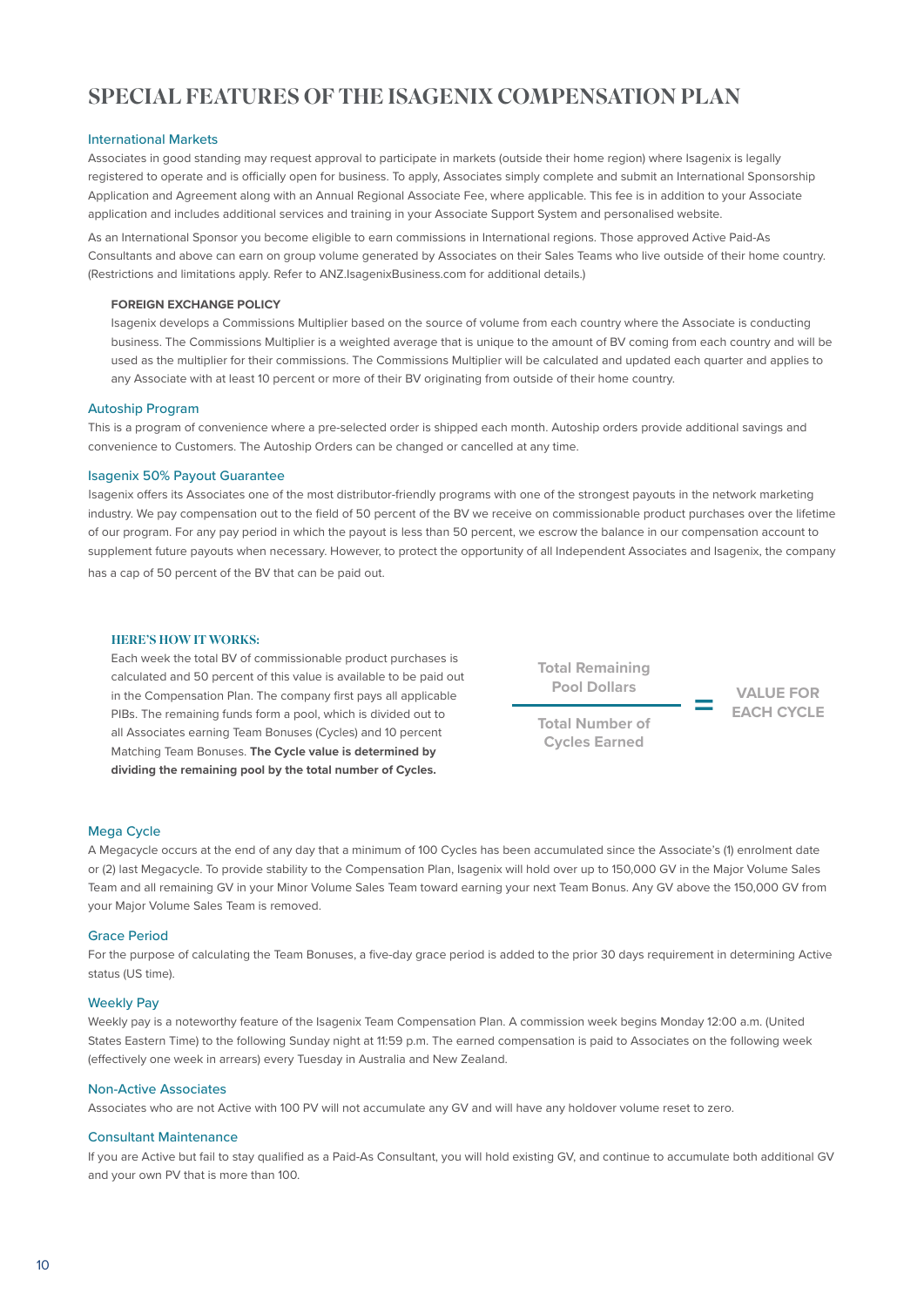### GLOSSARY OF TERMS

**ACTIVE –** For purposes of the Compensation Plan, an Associate is considered Active on a specific day if he/she has obtained at least 100 PV in the prior 30 days.

**ACTIVE RANK –** Used primarily for promotions and contests. An Associate's Active Rank is based on their Paid-As Rank on any given day in a commission week.

**ASSOCIATE –** An independent contractor who has met and continues to meet the eligibility requirements set forth in the Isagenix Independent Associate Application and Agreement including the Policies and Procedures and the Compensation Plan. Associate is also the first rank of the Compensation Plan. The term 'Associate(s)' by itself generally refers to all Associates regardless of rank, unless the context indicates that the rank of Associate is the intended meaning.

**ASSOCIATE BACK OFFICE (ABO) –** The online portal through which Associates have access to information and tools helpful to operate their Isagenix businesses.

**ASSOCIATE SUPPORT SYSTEM –** The online support system available to each Isagenix Associate at enrolment. It includes an Isagenix Associate Website where an Associate's Retail Direct Customers may purchase Isagenix products at the retail price and where an Associate may enroll new Customers and Associates. It also includes access to the Associate Back Office and training materials.

**AUTOSHIP –** An optional program of convenience permitting preselected, pre-authorised orders to be automatically shipped on a selected date each month. The Autoship program provides additional savings and convenience to Members who elect to participate.

**BUSINESS-BUILDING ACTIVITY –** Enrolling a new Customer or Associate, receiving a compensation payment, advancing in rank or participating in or completing other business-related activities as may be designated by Isagenix.

**BUSINESS CENTRE –** A Position on the Team Placement Tree that is eligible to generate income. It tracks placement and the group volume of Sales Teams.

**BUSINESS VOLUME (BV) –** A point value assigned to each Commissionable Product.

**COMMISSION WEEK –** From 12:00 a.m. (ET) Monday to the following Sunday night at 11:59 p.m. (ET).

**COMMISSIONABLE PRODUCT –** Consumable Isagenix products that have a point value assigned to them as a means for calculating commissions and bonuses payable to Associates.

**COMPENSATION –** The commissions, bonuses and other consideration received by an Associate under the Compensation Plan or through other incentives or promotions implemented by Isagenix for the sale of products. Compensation is calculated daily and paid weekly, one week in arrears.

**CONSULTANT –** The second rank of the Compensation Plan.

**CRYSTAL MANAGER -** When a Member has two personally enrolled Consultants within 60 days of becoming an Associate. Also referred to as 'You Share, They Share'.

**CRYSTAL DIRECTOR -** When a Member has six personally enrolled Consultants within 120 days of becoming an Associate. Also referred to as 'You Share, They Share, Repeat'.

**CRYSTAL EXECUTIVE -** When a Member has 10 personally

enrolled Consultants (five on the right team, five on the left team) within 180 days of becoming an Associate. Also referred to as 'You Share, They Share, Repeat'.

**CYCLE –** See Team Bonus.

**DAY –** From Midnight to 11:59 PM (United States Eastern Time).

**DIRECTOR –** The fourth rank of the Compensation Plan.

**ENROLLING SPONSOR –** The person who is credited for personally enrolling an Associate or Customer.

**EXCESS VOLUME –** PV over the 100 used in the prior 30 days to meet the Active requirement will be accumulated in an Associate's Minor Volume Sales Team at the time the Associate places an order.

**EXECUTIVE –** The fifth rank of the Compensation Plan.

**EXECUTIVE MATCHING TEAM BONUS –** A bonus of 10 percent of the weekly Team Bonuses of an Active Paid-As Executive's Personally Enrolled Paid-As Consultants and above. The bonus is limited to no more than 25 Cycles per Personally Enrolled Paid-As Consultant and a maximum of 250 matching Team Cycles per week.

**GRACE PERIOD –** A five-day grace period is added to 30 days in determining Active status, totaling 35 days.

**GROUP VOLUME (GV) –** The total BV that accumulates in an Associate's Left and Right Sales Teams combined.

**HOLDOVER VOLUME –** Unpaid GV in each of an Associates two Sales Teams that can accumulate towards the next earned Team Bonus.

**HOME REGION –** The Isagenix Region that includes the country or territory where the Associate resides at the time of enrolment. An Associate may enrol new Members in the Associate's home region without applying for and receiving approval as an International Sponsor.

**INTERNATIONAL SPONSOR –** An Associate who has been approved to enrol Associates and Customers in Regions other than the enrolling Associate's home region and may qualify to earn compensation for product sales in such other Region(s).

#### **INTERNATIONAL SPONSORSHIP APPLICATION AND**

**AGREEMENT –** Means the application and agreement that an Associate must properly complete, execute, and submit to Isagenix as one of the prerequisites to becoming an International Sponsor.

**ISAWALLET - IsaWallet allows you to instantly receive payments** from Isagenix and efficiently transfer funds into your bank account. (Available payout methods vary by country).

**LEADERSHIP POOLS -** A promotion available from time to time for Active Managers and Directors in certain markets at the discretion of Isagenix. Generally speaking, Associates must reach and maintain the Active rank of Director or above and increase their personal Cycles and/or Cycles of their Personally Enrolled Associates to earn shares in the monthly Leadership Pools. (See ANZ.IsagenixBusiness.com or contact Isagenix for further details.)

**LINE OF SPONSORSHIP –** The line of Associates above a given Position in a Sales Team.

**MAJOR VOLUME SALES TEAM - The Sales Team holding the** most unpaid group volume (GV) at any given time.

**MANAGER –** The third rank of the compensation Plan.

Isagenix reserves the right to modify, amend or discontinue the Compensation Plan, or any part of it, at any time.